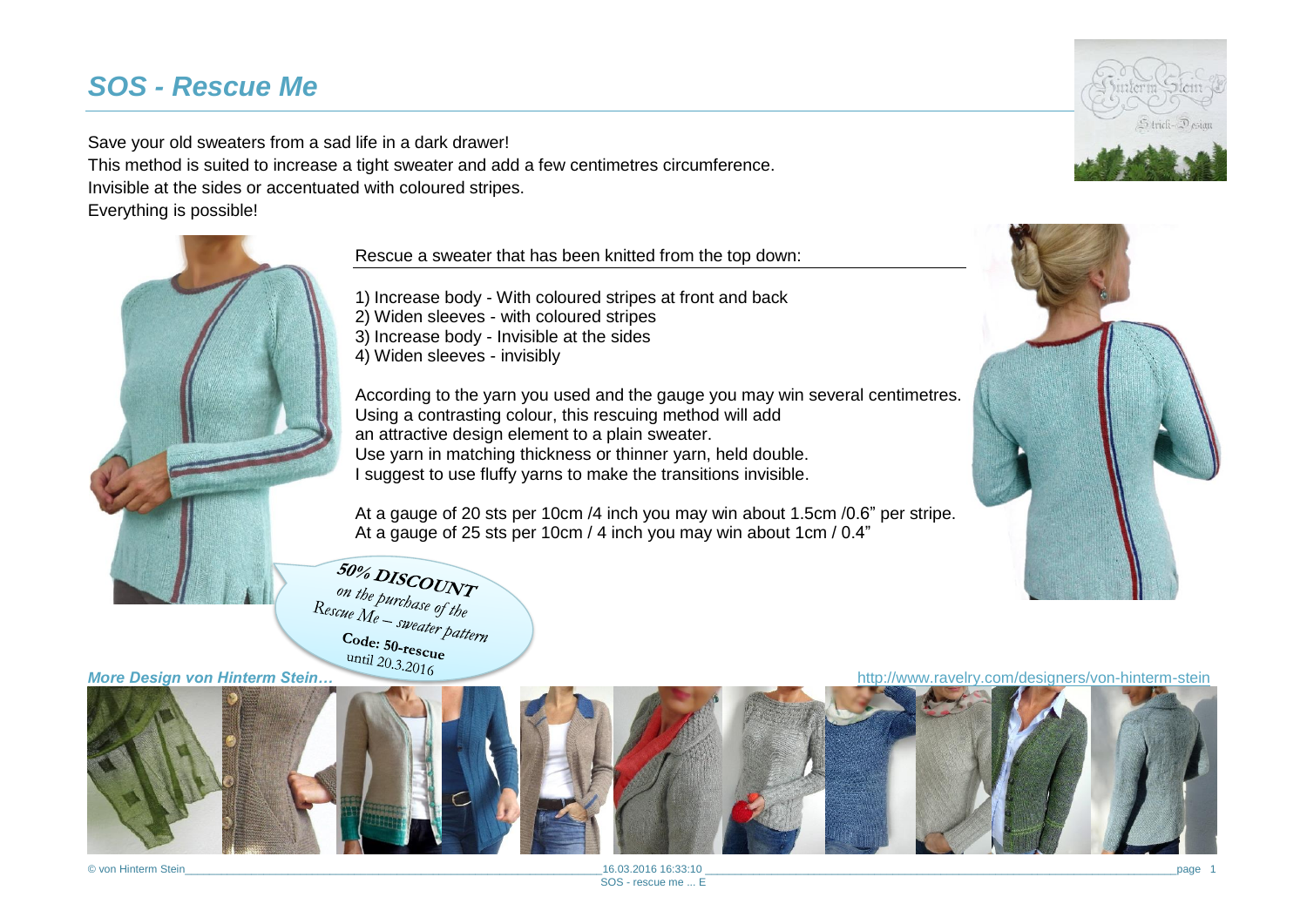## **1) Increase Front and back with coloured stripes**

Unravel your last row (bind off-row) and the row above and secure all stitches on a circular needle.

Do not cut the unravelled yarn, but keep it to bind off later.

Mark a stitch at the side of the neckline where you want to place the line. Follow this stitch until bottom and unravel it like a ladder from bottom to top.

Use the loop at the top stitch for the beginning.

Use a crochet hook to work chain stitches over every latch, one stitch per row.

Hold the working thread from below with your middle finger and gather the thread through the ladder, then pull it through the loop from last stitch.

Try to work as tightly/loosely to imitate the main stitches of your sweater and achieve a matching tension.

Once you reach the bottom, hang up the last loop onto your knitting needle.







Crochet 4 rows out of one ladder. 1R in contrasting colour 1 1R in main colour (if you have some yarn left) 2 R in contrasting colour 2

Work the back in the same way and bind off all stitches using the formerly saved yarn.



For a most perfect result I recommend to align the crocheted stitches properly and steam iron carefully.

### **2) Increase sleeve width with coloured stripes**

Unravel your last row (bind off-row) and the row above and secure all stitches on a circular needle. Do not cut the unravelled yarn, but keep it to bind off later.

Mark a stitch at the side of the neckline where you want to place



the line. This point should be as far from the raglan-line as at the front to obtain a balanced optic.

Follow this stitch until bottom and unravel it like a ladder from bottom to top.

Use the loop at the top for the beginning and crochet 4 rows as described in step 1.